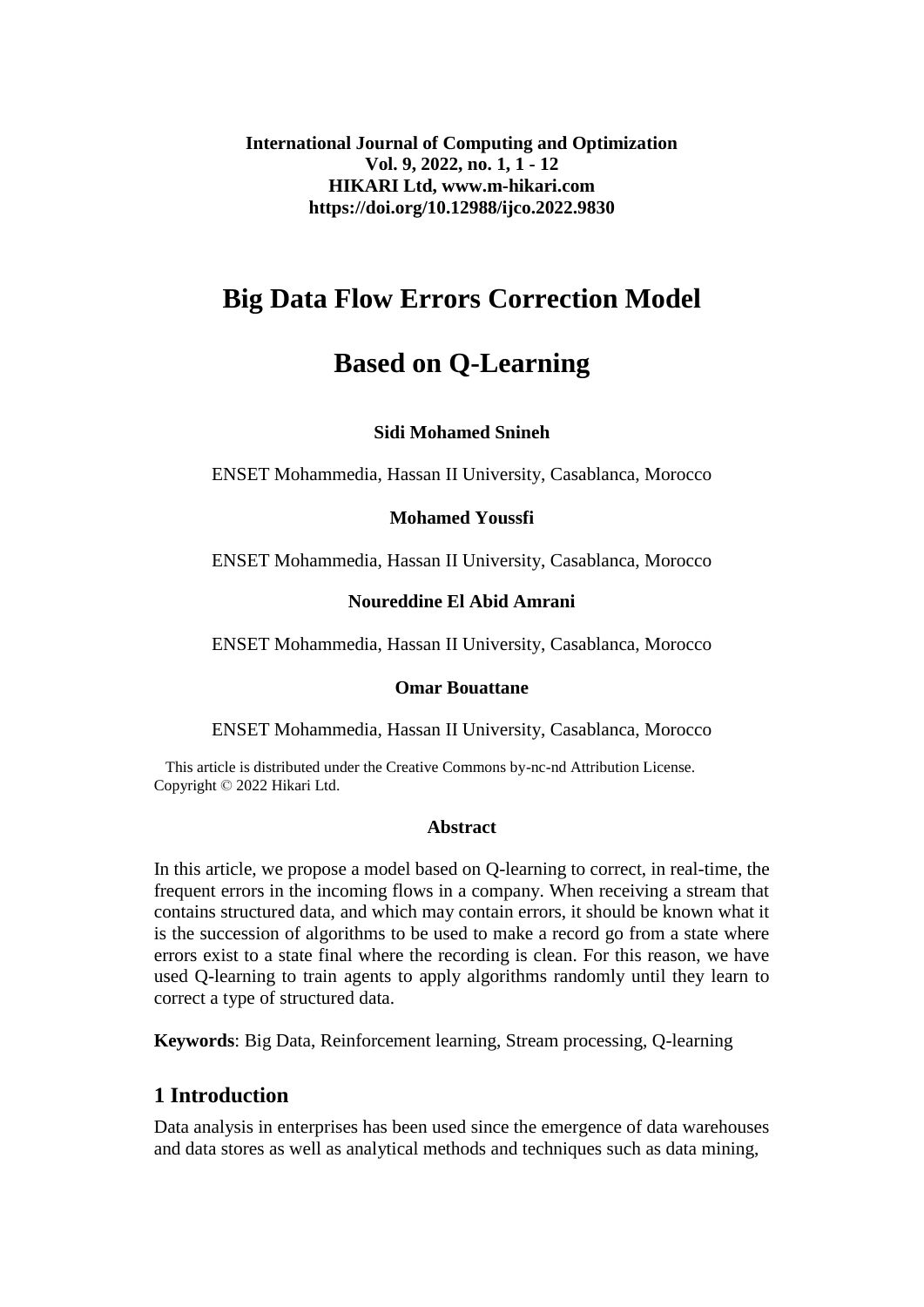text mining, images mining, etc. These methods were used for decision support and are applied to a more or less controllable quantity of data. Today, the era of Big Data is witnessing an explosion of data coming from multiple data sources of different types, such as social media, IOTs, sensors, and others. These data are widely used and analyzed, often in real-time, with algorithms and analysis methods to generate decision support models that can affect the future and competitiveness of companies.

This amount of data requires new strategies for data storage, processing, and analysis because over the past five years the world has created 90% of the data [1]. Processing and analyzing this huge amount of data in a timely manner is a priority for businesses in order to retain these customers and win over others. However, not all data of this size is immune to noise and errors that can distort decision-making. Indeed, several types of data with their sources are the cause of a wide variety of errors.

According to [2], insufficient or unreliable data causes companies to lose up to 14.2 million dollars, and the tools available in the market exhibit the characteristics such as profiling, analysis, cleaning, masking, data matching, and monitoring, but none of these features relate to data validation, especially in the era of Big Data which is the source of all decisions.

To clean up and correct these errors, we have proposed a model for cleaning, in real-time, errors in the structured data flow. This approach, which is based on a reinforcement learning technique called Q-learning, makes it possible to train agents to find a succession of cleaning algorithms for each record. This model brings several advantages:

- Agent training does not need data, only the environment created is sufficient to automate this task.
- This solution is applicable to other domains like robotic, self-driving cars, healthcare applications, engineering applications, games applications, etc.
- Our model is scalable and applicable to error correction of big data of different types: structured data, semi-structured data, and unstructured data.

# **2 Literature review**

Q-learning (Watkins, 1989) is a means which enables agents to learn to act optimally in controlled Markovian domains [3]. This is one of the most widely used reinforcement learning approaches. Reinforcement learning is an artificial intelligence technique that allows an agent to learn by interacting with an environment, he undertakes different actions by failure and by success to accumulate experiences. It is based on a system of rewards and penalties to allow the agent to learn to solve a problem independently [4].

The figure 1 shows the main components of the standard model of reinforcement learning which are:

**Agent**: it is the learner and the decision maker. It interacts with everything that is outside of the agent: it is the environment.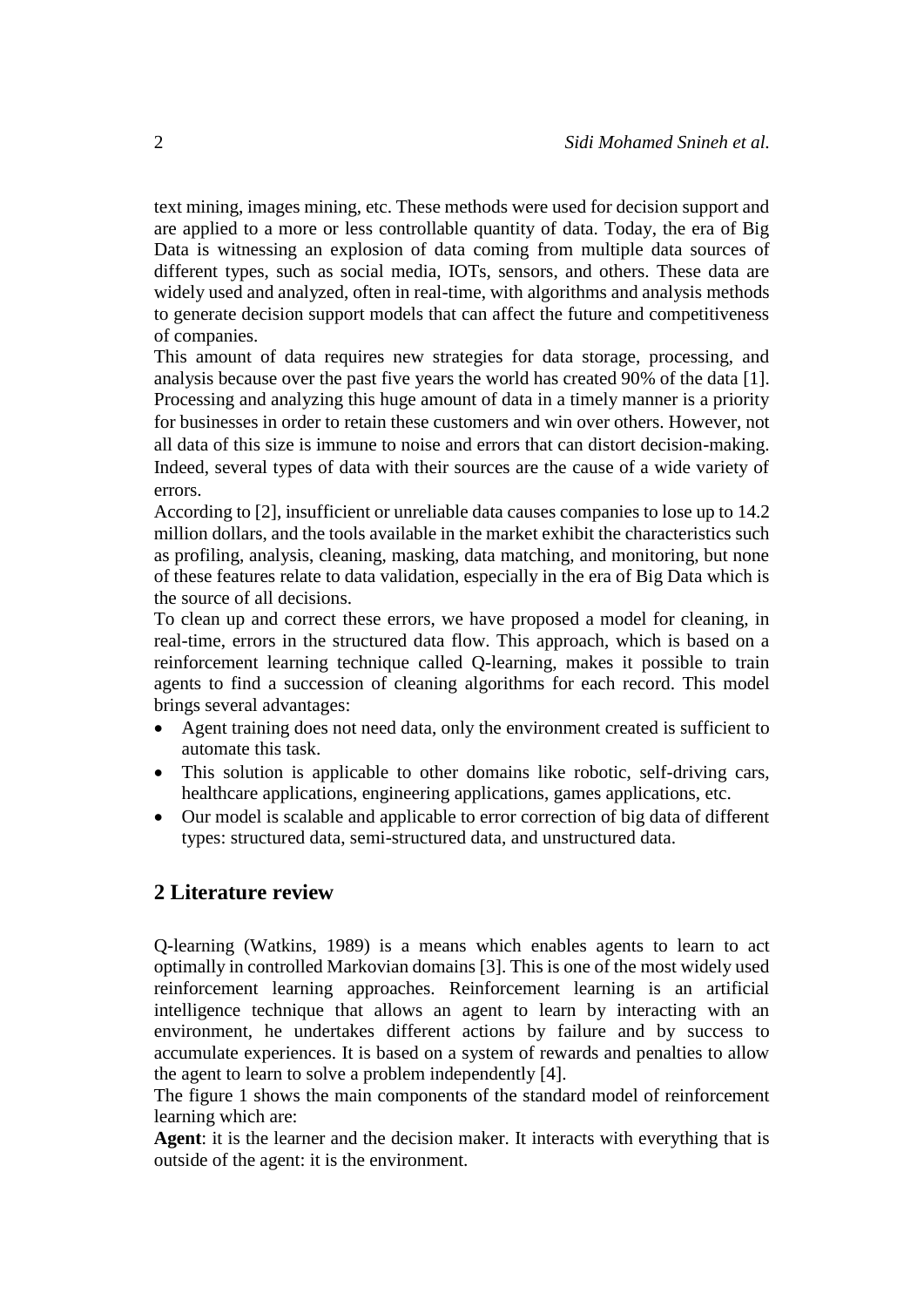**Environment**: In reinforcement learning, the "environment" is typically a set of states that the "agent" tries to influence through his choice of "actions" [5]. The **reward** (R), in an environment, indicates whether an agent makes the right or wrong choice (actions) and the agent according to these rewards tries to learn by maximizing the total rewards, which allows him to update his policy to arrive at the



**Fig. 1** Interaction agent-environment [6]

#### **Mathematical formulation of RL problems**

Reinforcement learning is used in sequential decision-making problems where feedback is limited such as planning problems, game problems, robot control problems, etc. this type of problem can be formalized using Markov Decision Making (MDP). MDP is characterized by a quadruple  $(S, A, T, r)$  where:

- S : Set of finite states in the environment
- $\bullet$  A : all actions in the environment
- $T : S \times A \times S \rightarrow [0,1]$  is the state transition function which describes the probability (1) of ending up in state s' when executing action "a" in state "s"

$$
T(s, a, s') = P[S_{t+1} = s' | A_t = a, S_t = s]
$$
\n(1)

•  $r :$  is a function of  $S \to A$  in  $\mathbb R$  which indicates the reward received by the system after each state transition, it is the expectation E of  $R_{t+1}$  knowing that  $S_t$  =  $s, A_t = a, S_{t+1} = s'$ 

$$
r(s, a, s') = E[R_{t+1}] | S_t = s, A_t = a, S_t = s'
$$

In order to resolve an MDP, we will define a policy that characterizes the behaviour of the agent as well as a prediction of the reward obtained by this policy. This resolution consists in maximizing the return Gt that represents the sum of all the rewards while giving less importance to future rewards.

$$
G_t = R_{t+1} + \gamma R_{t+2} + \gamma^2 R_{t+3} + \cdots \text{ with } \gamma \in [0,1] \text{ or } G_t = R_{t+1} + \gamma G_{t+1}
$$

Politics  $(\pi)$  is the way in which the agent, who perceives and acts in an environment, will behave in certain situations. The goal of reinforcement learning is to find the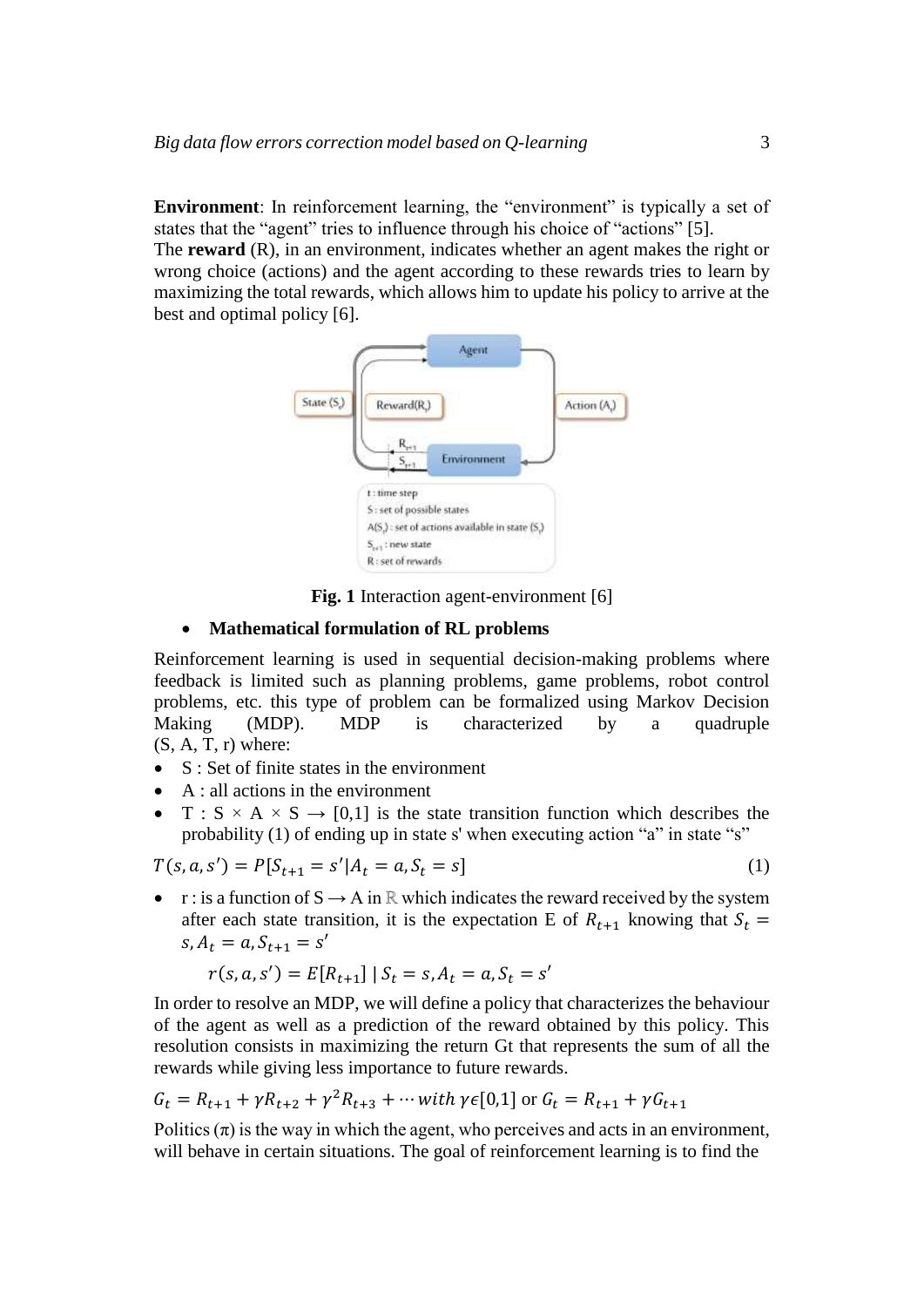optimal policy [6] which seeks to maximize the sum of the rewards. The measure of the rewards for an action a in a state s following a policy  $\pi$  is defined by the action value function (2):

$$
Q_{\pi}(s, a) = E_{\pi}\{G_t | S_t = s, A_t = a\}
$$
 (2)

The goal of reinforcement learning is to choose actions that lead to maximum rewards which can be represented by the action value function  $Q_{\pi}(s, a)$ . The function optimal action value is the maximum action value function over all policies denoted by (3):

$$
Q * (s, a) = max_{\pi} (Q * (s, a))
$$
\n(3)

Q-learning is a reinforcement learning algorithm without a model, it makes it possible to find an optimal policy in the sense of maximizing the expected value of the total reward on all successive stages, starting from the current state. Q-Learning assesses the quality of an action taken to move to a state rather than determining the possible value of the state to which it is moved. The heart of the Q-learning algorithm is a Bellman equation in the form of a simple value iteration update, using the weighted average of the old value and the new information (4):[7]

$$
Q(s, a)_{new} = Q(s, a)_{current} + \alpha * (R(s, a) + \gamma *Max(next state, all actions)_{MRPA} - Q(s, a)_{current})
$$
\n(4)

- $\bullet$   $\gamma$ : defines how much we will give importance to future rewards, it can have a value in 0 and 1. The closer it is to 1 the program will treat future rewards almost the same way, on the contrary, more Gamma is less than 1 importance to diminished future rewards. In our model, we have chosen a value close to 1.
- MRPA: Maximum future reward expected given the new state and all possible choices in that new state.
- α : learning rate

The Q-learning algorithm uses a Q-table (Q-value) of action-state values. In Qtable, the rows represent states and the columns represent actions. The intersection between each row and each column is a cell that contains the estimated Q-value for the corresponding state-action pair. Q-learning finds the optimal policy by learning the optimal Q-values for each state-action pair.

### **3 Proposed model**

The importance of data reliability leads us to further rethink error management, for this reason, that we propose in this article a model that corrects, in real-time, errors in Big Data flows based on Q-learning. The idea is to deal with structured data flows where each record contains a set of fields, each field has a structured type, and possibly these data flows may contain errors. We start with the principle that we have a record that is in an initial state belonging to a state graph, like Figure 2, which passes from one state to another state by applying a succession of cleaning algorithms until that it reaches the final state where the record is cleaned.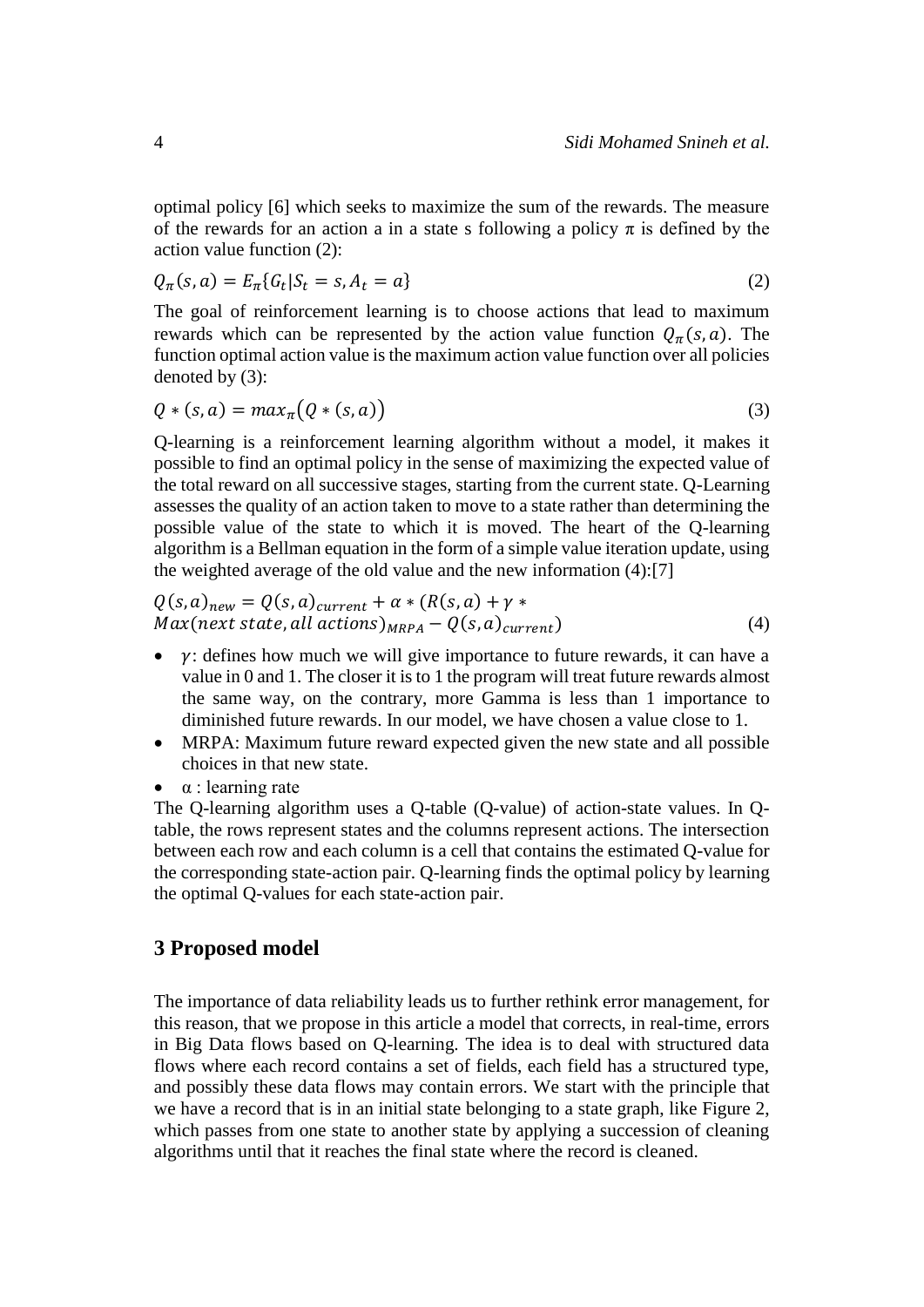

**Fig. 2** Example of states graph

This approach consists of taking advantage of the company repository [8] which stores, among other things, information on frequent errors detected in company data and cleaning algorithms specific to each error.

To find a succession of error cleaning algorithms in a structured data flow, our approach follows a multi-step process:

- a) Definition and creation of the environment.
- b) Construction and initialization of the rewards table.
- c) Agent initialization.
- d) Training of the agent in the created environment.
- e) Construction of the Q-table, which is the agent's learning table.

Step a) consists in creating, according to the number of cleaning algorithms stored in the repository, an environment with several states (Figure 3 and Table 1). The state of the color white has a reward of 0, the state of the color yellow has a negative reward -1 and the state of the color green is the final state with a maximum reward of 100. Then the color red does not represent any state, that is, there is no action that causes a record to go into this red state unless there are new algorithms subsequently that can change that state.



**Fig. 3** Environment of our model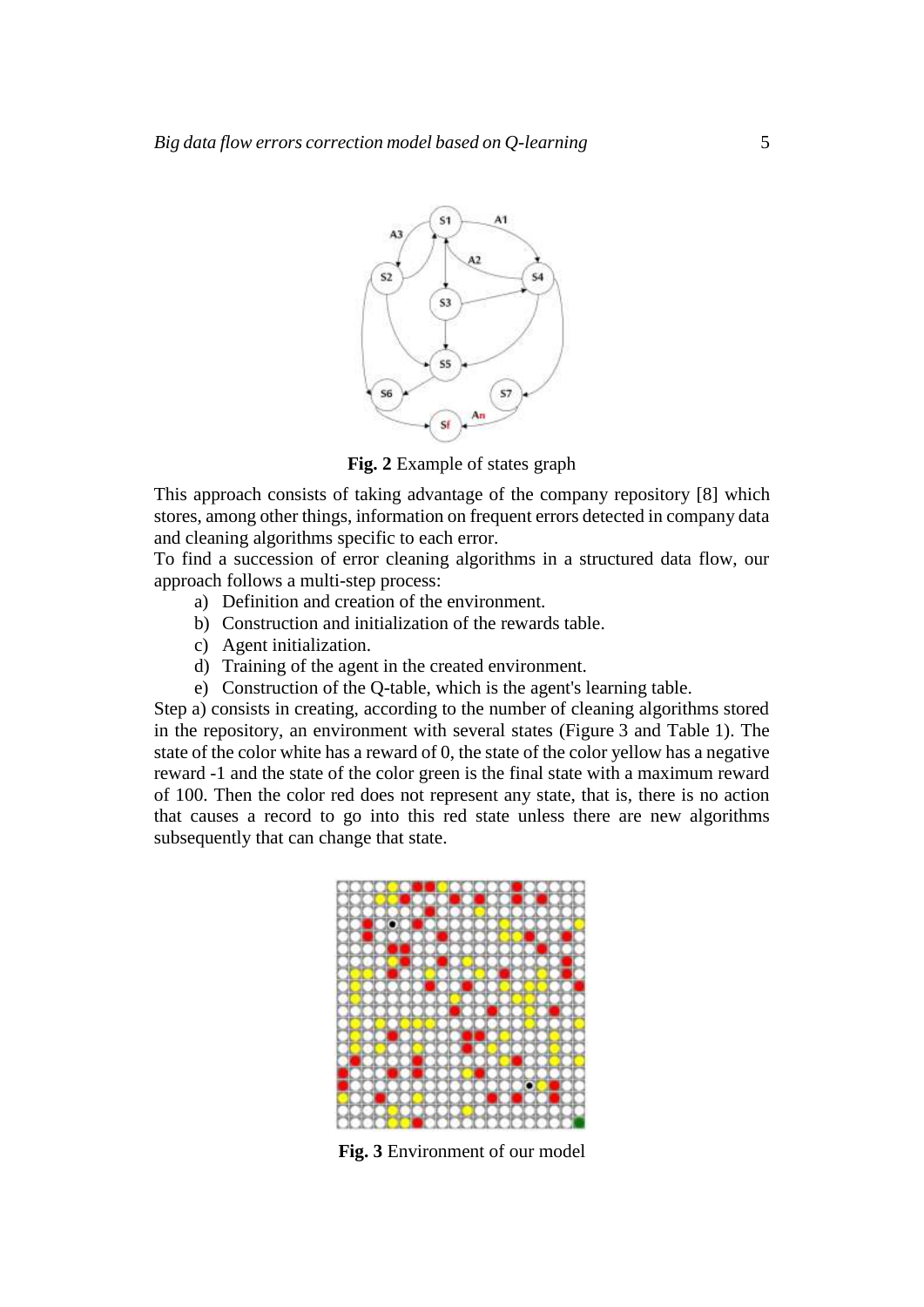| <b>States</b> | <b>Description</b>            |  |  |
|---------------|-------------------------------|--|--|
|               | Reward positive               |  |  |
|               | Reward negative               |  |  |
|               | Final state (record is clean) |  |  |
|               | Watch state (S64 and S335)    |  |  |

**Table 1**. Environment legend

The different states of the environment depend on the errors detected in the data flows, while the set of actions represents the set of algorithms proposed by the company to clean up frequent errors that can affect the quality of the data. Each action moves a record to another data state.

In this environment, agents are developed to train them and learn them to choose a succession of cleaning algorithms according to the initial state of each record.

Once the environment has been created, we go to step (b), the environment also defines a reward system represented by a square matrix of dimension the number of cleaning algorithms according to the values cited above. This matrix defines, for the choice of each algorithm, the possible reward for going to the next algorithm in order to correct the next error.

In step (c) the agent is initialized to an initial state according to the error detected in a record. The choice of this initial state is explained, below, in section (4.2. Choice of the initial state after the agent's training).

The following steps (d and e) consist of training the agent and creating the Q-table. The objective is to train the agent to evolve in the environment created, according to the initial state of the recording, by selecting the appropriate succession of cleaning algorithms. During the learning phase, the agent will try to explore the environment to correct a series of errors detected in several iterations, which represent the number of learning epochs.

At each iteration, the agent tries to repeat several choices, from an initial state, to act on the environment by randomly choosing one algorithm among several. The environment provides him with a reaction containing a reward allowing the agent to switch to another algorithm. This allows him to update his Q-Table learning table allowing him to have visibility on the choice of other cleaning algorithms for each environment. The Q-Table is a simple lookup table where we update the maximum expected future rewards to help the agent choose the best cleaning algorithm in each state. The Q-table is calculated using the Bellman equation (4).

Using this equation, each reward in the Q-table will be the maximum expected future reward the agent will receive if they choose a one-state error-cleaning algorithm. This is an iterative process, which allows us to improve the Q-Table with each iteration.

The final objective, therefore, is to maximize the Q-value function to help the agent choose the appropriate succession of algorithms for errors in a structured record.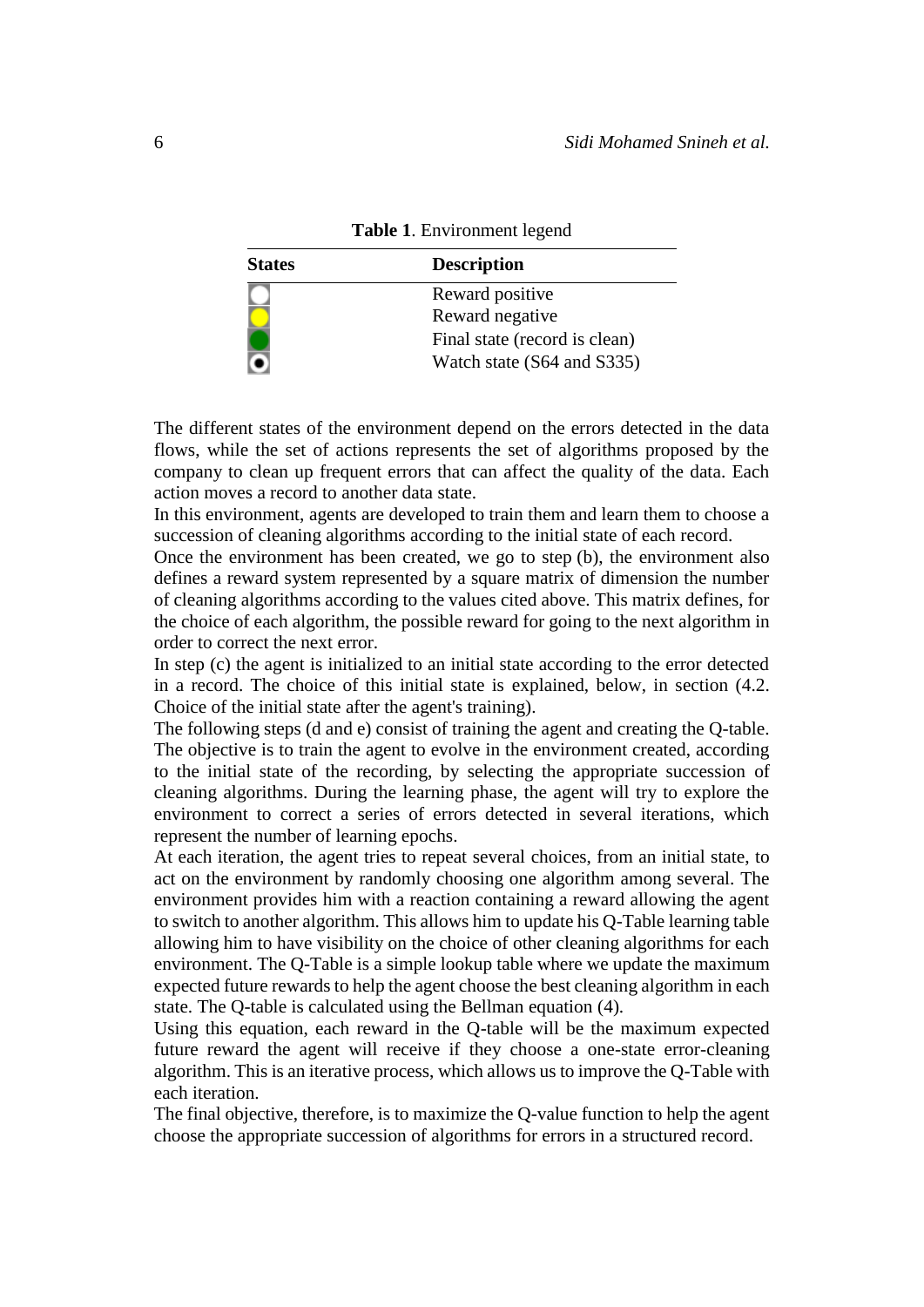

**Fig. 4** Our model can work with different environments (100 states)

## **4 Implementation**

### **4.1 Training and test**

To validate our model, we carried out a project, which follows the steps of Qlearning, with the possibility of choosing a variable number of states (example Figure 3 and Figure 4). The results of training and testing the model obtained in this article are based on an environment of 400 states (0 to 399) (Figure 3) and a number of epochs equal to 1000. Before starting the training of our model, we have chosen to monitor two states, "watch states" to see the evolution of the values of the Qvalue of the actions to be taken for each state and to have at the end the optimal value. The selected states are "S64" and "S335", one state far from the end state and another state close to the end state.

During training, the Q-value values of the two monitored states change from minimum values to maximum values. The figure 5, whose X-axis represents the iterations, that is to say, the epochs from 1 to 1000 and the Y-axis represents the values of Q-value, shows after the stop of the evolution of Q- value, the values of each iteration.



**Fig. 5** This figure shows the evolution of the Q-values of the two watch states" "S64" and "S335"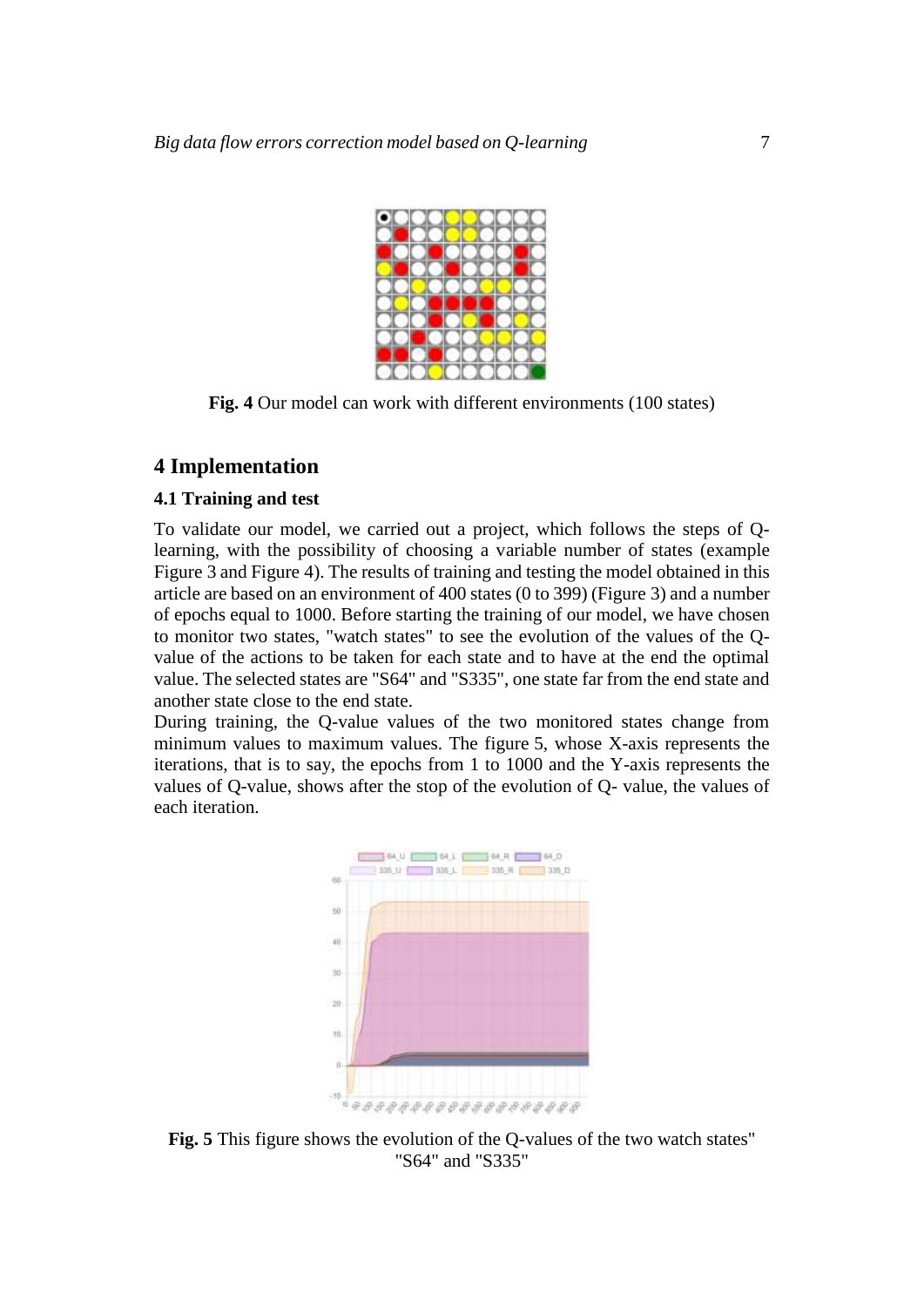Indeed, for each iteration and for each period of learning, we try to represent the Qvalue of each action. For example, if we are monitoring a state that it has four possible actions to take, each of the actions in the Q-table has a calculated value that is updated on each iteration. As the algorithm advances, the system converges towards the maximum values.

In our project and as shown in the figure 5, the evolution of the values stopped at 1000th iterations, but as shown in the figure 6 and figure 7 we could stop the learning towards iteration 260 since maximum values are reached at the iterations 150 and 260 respectively for the watch states "S335" and "S64".



**Fig. 6** The monitored state "S335" only reaches the maximum Q-value after about 150 iterations and shows that the maximum value is assigned to the "Down" action. This information can help us choose an adequate number of epochs during agent training.



**Fig. 7** This figure shows that the monitored state "S64" starts to reach the maximum value from iteration 260 and that almost all actions (U, D, L, R) have the same priorities.

After training the model, we generated the «Optimal Policy» table (figure 9) and we performed several tests to validate our model. For this reason, we started by testing the monitored states; according to figure 8, we notice that if we are in state "S335" the following action is «Down»  $\Box$  335 b which corresponds to the action generated in the table «Optimal Policy».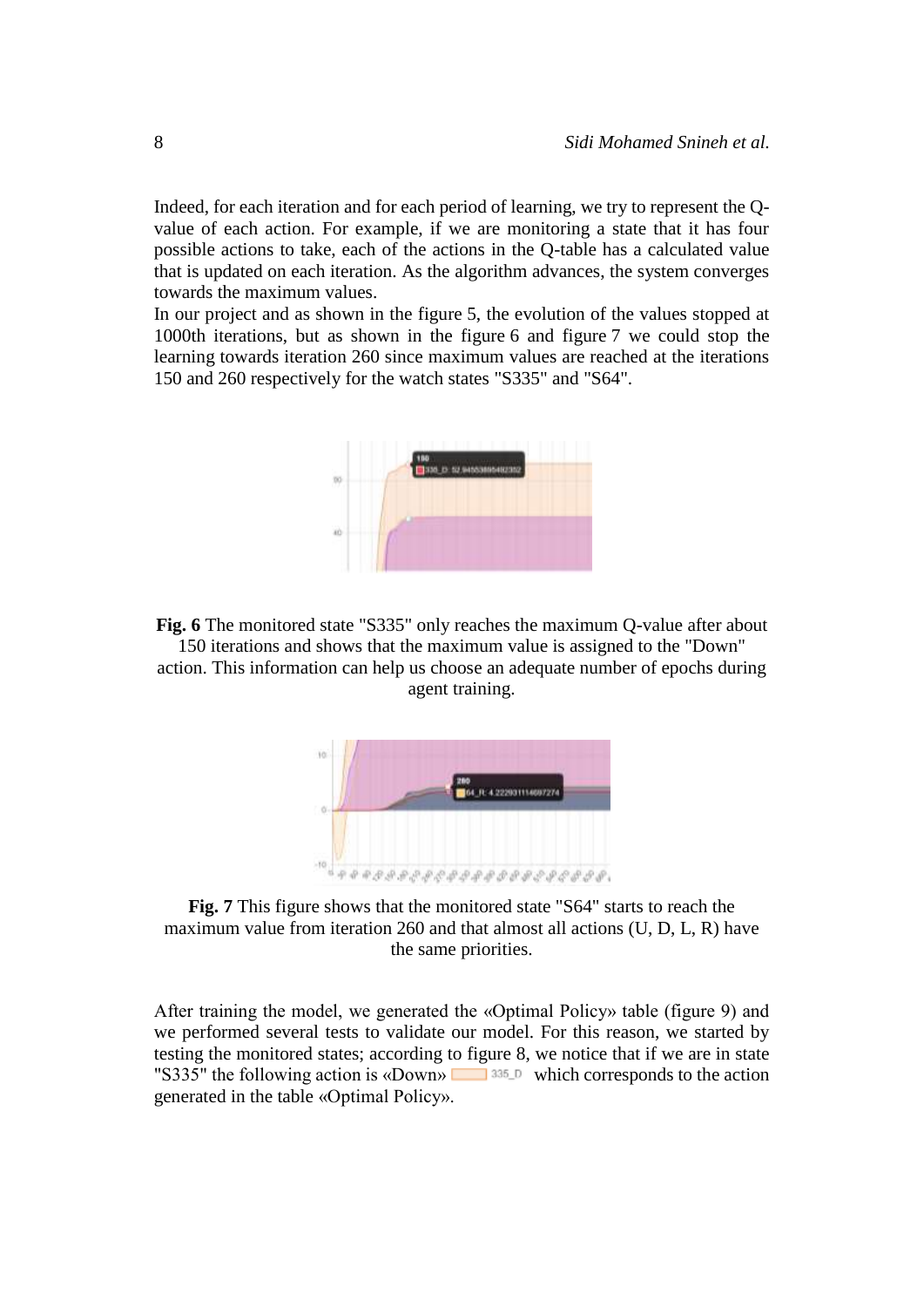

**Fig. 8** This figure shows the result of the test if we start from the state «S335» which corresponds to the values of the «Optimal Policy» table.

We notice the same thing for the state "S64" whose next action is «Right» in figure 9. The Figure 10 shows the actions chosen to go to the end state.

|                |       | State Action.Label Action.deltaX Action.deltaY Reward Destination |         |                     | State         |
|----------------|-------|-------------------------------------------------------------------|---------|---------------------|---------------|
| ö              |       |                                                                   | ū       | o                   |               |
| 3.             | R.    | $\mathcal{A}$                                                     | $\bf u$ | O.                  | Ď             |
| ×              | $D$ . | 0.1                                                               | ПU.     | s<br>$\overline{0}$ | 32            |
|                |       |                                                                   |         |                     |               |
| 63             | 和     | ٢.                                                                | i ti    | D.                  | 64.           |
| $\mathfrak{B}$ | R.    | t                                                                 | -0      | o.                  | 市5            |
| 35             | D.    | $\alpha$                                                          | U)      | ø.                  | 185           |
| 47 书           |       | E.                                                                | 20      | ö.                  | 88            |
|                |       |                                                                   |         |                     | <b>FTTYLE</b> |
| 314 R          |       | ŧ                                                                 | b<br>15 |                     | $-225$        |
| 335 D          |       | ū                                                                 |         | o.                  | 355           |
| 336 D          |       | O.                                                                | 13      | OD.                 | 356           |

*Fig. 9 Extract from the «Optimal Policy» table generated after training the model*



**Fig. 10** This figure shows the Right action chosen by the agent after training from the watch state «S64» which corresponds to the values of the «Optimal Policy» table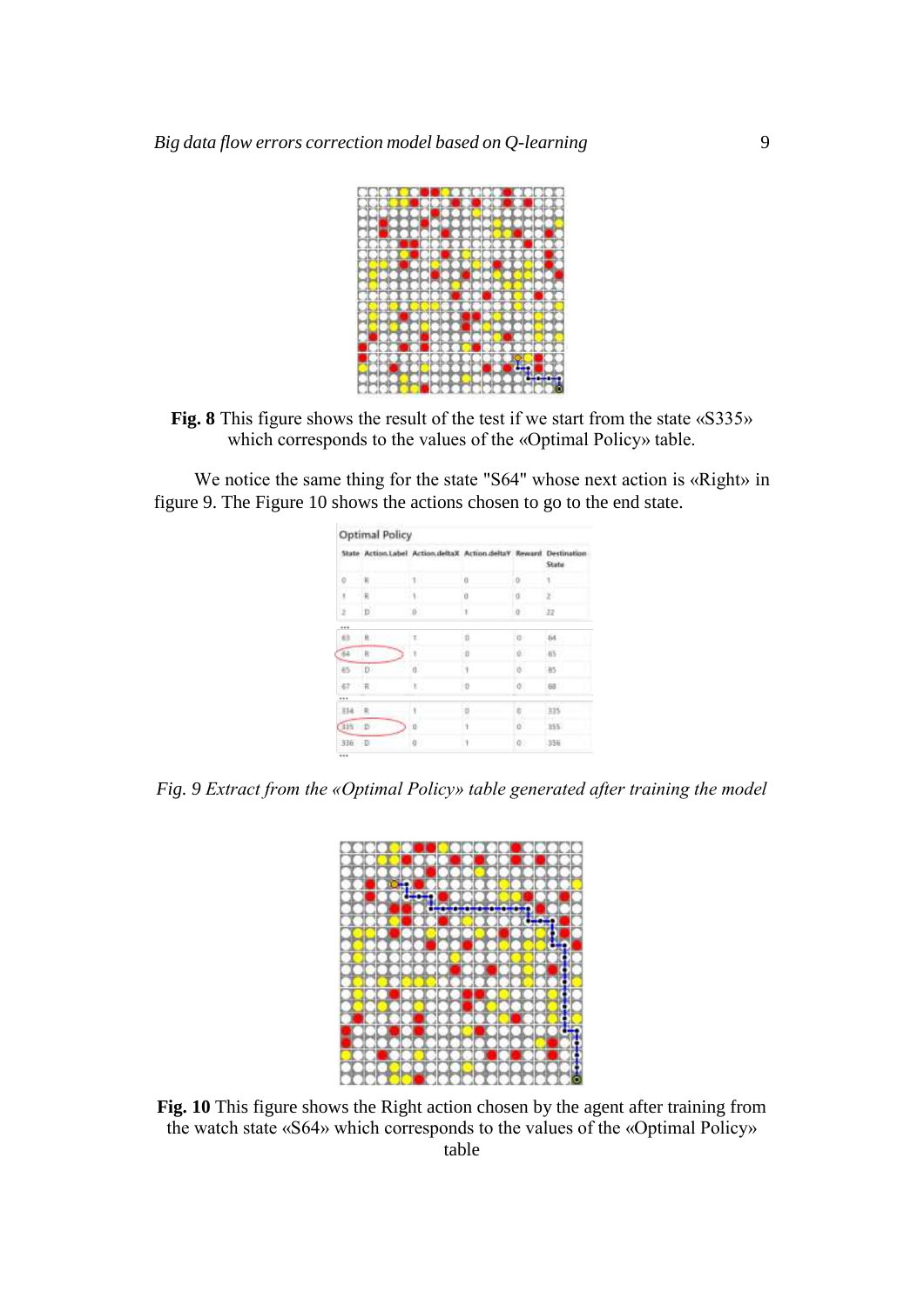Then we have chosen different initial states in figure 11, and we see that our model is well trained and arrives at the final state by choosing a succession of algorithms, which have the maximum Q-values.



**Fig. 11** This figure shows several tests of our model. Which shows that the model is well trained.

In order to do even more testing and verify that the model is able to find the best sequence of algorithms from any state. We started the test in a random way from state "S81" in figure 12 and when it arrived at state "S208" we forced it to jump to state "S91" then quickly it found a new succession of algorithms to the final state. Then, on reaching state "S318", it is made to jump again to state "S214", and with the same flexibility, it continues to the final state by choosing yet another succession of algorithms.



**Fig. 12** This figure shows that the model is able to find the best succession of algorithms regardless of the initial state of a recording.

### **4.2 Choice of the initial state after the agent's training**

After training the model and before starting to correct errors, in real time, in a data flow, the model must know the initial state of the current record in order to be able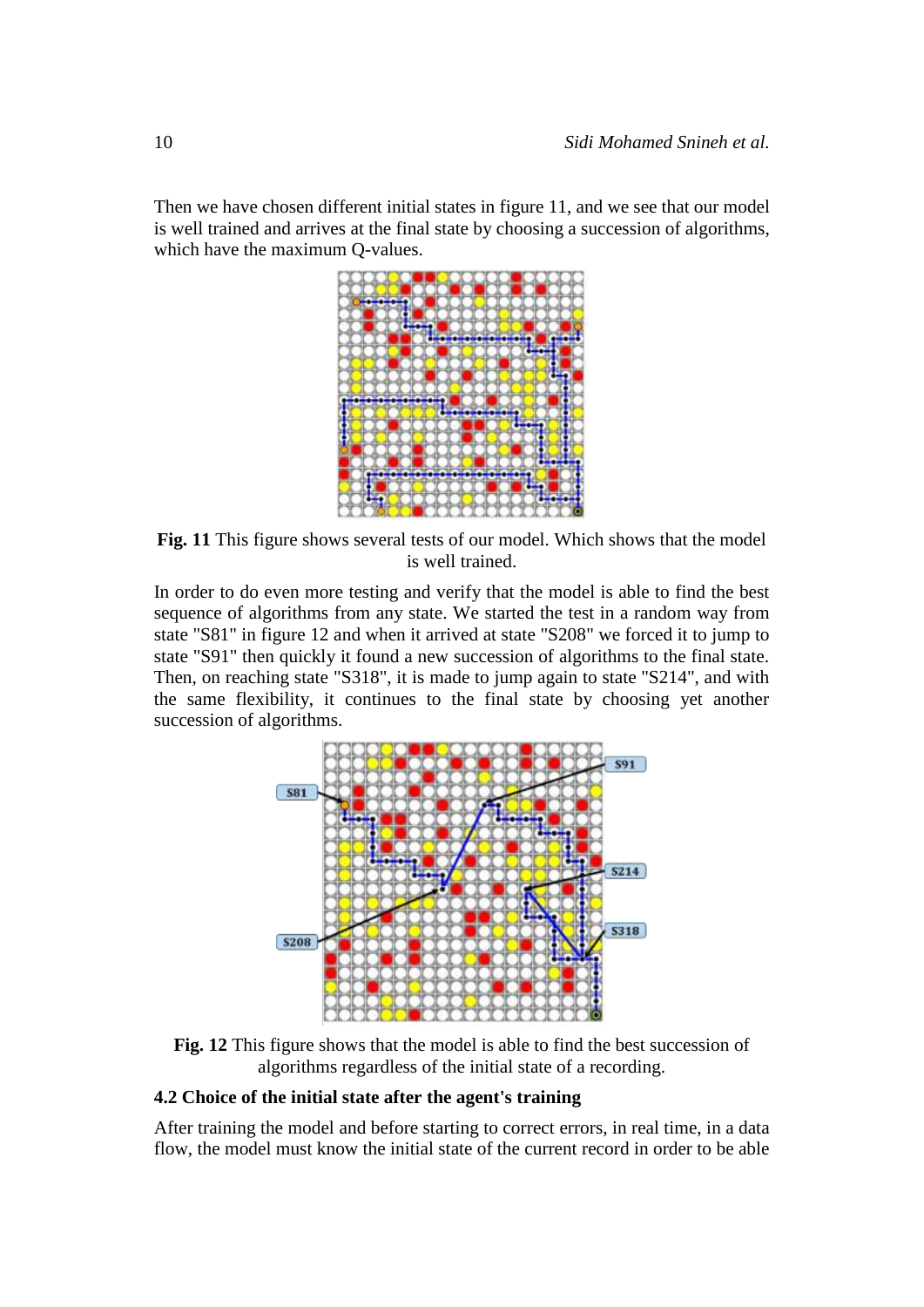to apply the corresponding succession of algorithms. For this reason, we have planned to use a neural network whose layers are fully connected (figure 13), which will have as input the fields of the record in question and as output the state of this same record as a function of the detected error. For this reason, we will adapt the solution that we proposed in the work [9] and which is based on a collection of micro-agents where each micro-agent is trained to detect a specific type of error using an atomic neural network based on a multi-layered perceptron sample. This solution will be the continuation of this work in the context of a new article using Deep Q-learning. Indeed, the basic working step for Deep Q-Learning is the initial state which is introduced into a neural network and returns the Q-value of all possible actions.



**Fig. 13** Example of a fully connected neural network to determine the initial state of a record

### **5 Conclusion**

In this article, we have proposed an approach that improves the quality of business data. The idea is to deal with structured data flows where each record contains a set of fields; each field has a structured type.

The approach consists to training agents using the Q-learning method to choose a succession of error cleaning algorithms in data flows.

Our model can use variable environments according to the errors detected in each company and a set of actions representing the cleaning algorithms proposed by the company. After training and upon arrival of data flows, the agent must use its Qtable to apply the best succession of algorithms to arrive at the final state where each record will be cleaned.

Our solution is extensible because we can train other agents in new situations and it is exportable because it is easy to integrate it into other companies since the agents are very small units easy to set up and manage.

The results obtained from our implementation are very satisfactory. In perspective, we project to use deep Q-learning by combining a neural network fully connected to find the initial state and our approach to improving this work.